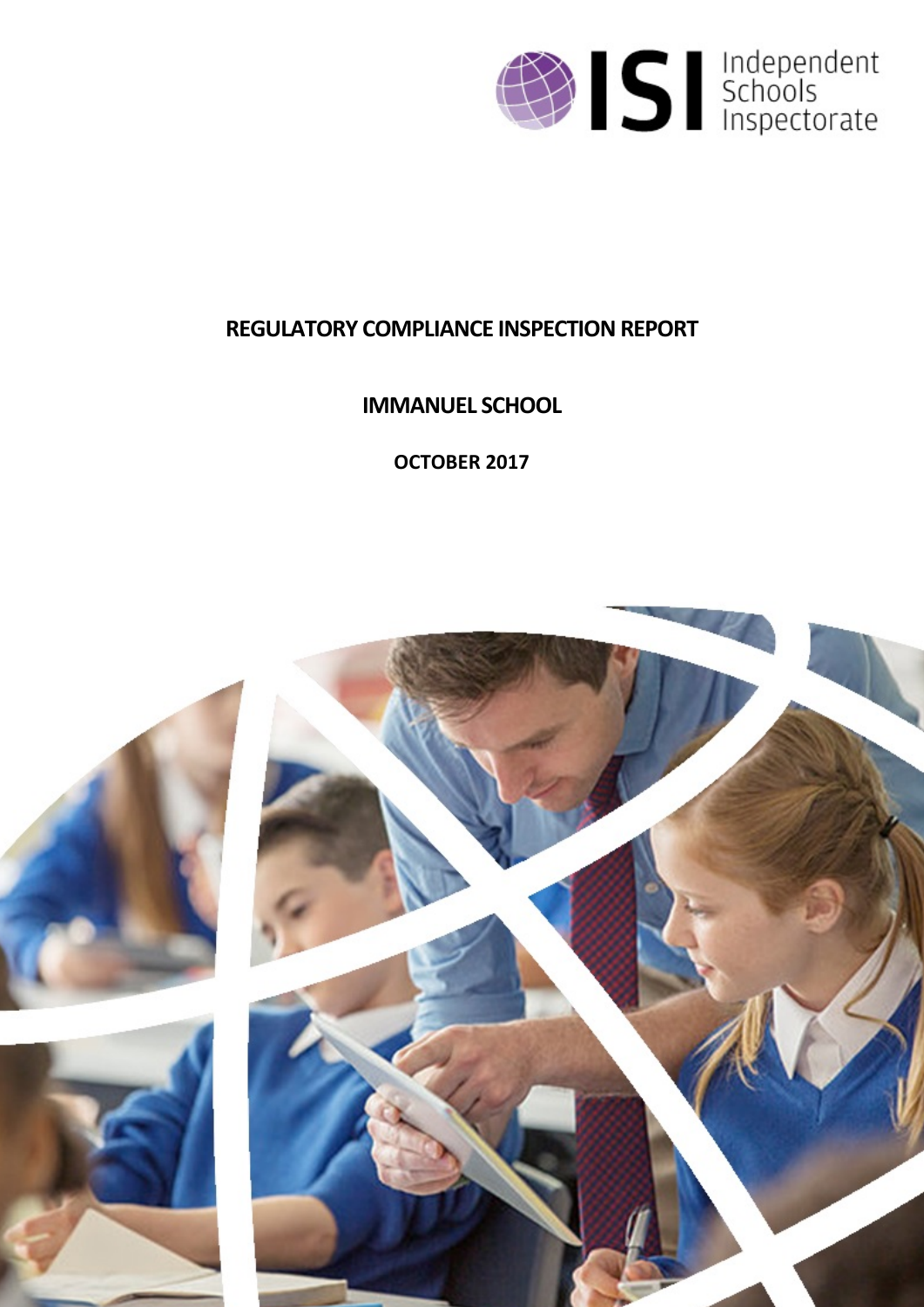**Contents** 2

## **CONTENTS**

|    | <b>SCHOOL'S DETAILS</b>                                              | 3 |
|----|----------------------------------------------------------------------|---|
| 1. | <b>BACKGROUND INFORMATION</b>                                        | 4 |
|    | About the school                                                     | 4 |
|    | What the school seeks to do                                          | 4 |
|    | About the pupils                                                     | 4 |
| 2. | <b>REGULATORY COMPLIANCE INSPECTION</b>                              | 5 |
|    | Preface                                                              | 5 |
|    | <b>Key Findings</b>                                                  | 6 |
|    | <b>PART 1 - Quality of education provided</b>                        | 6 |
|    | PART 2 - Spiritual, moral, social and cultural development of pupils | 6 |
|    | PART 3 - Welfare, health and safety of pupils                        | 6 |
|    | PART 4 – Suitability of staff, supply staff, and proprietors         | 6 |
|    | PART 5 – Premises of and accommodation at schools                    | 6 |
|    | <b>PART 6 - Provision of information</b>                             | 7 |
|    | PART 7 - Manner in which complaints are handled                      | 7 |
|    | PART 8 - Quality of leadership in and management of schools          | 7 |
| 3. | <b>INSPECTION EVIDENCE</b>                                           | 8 |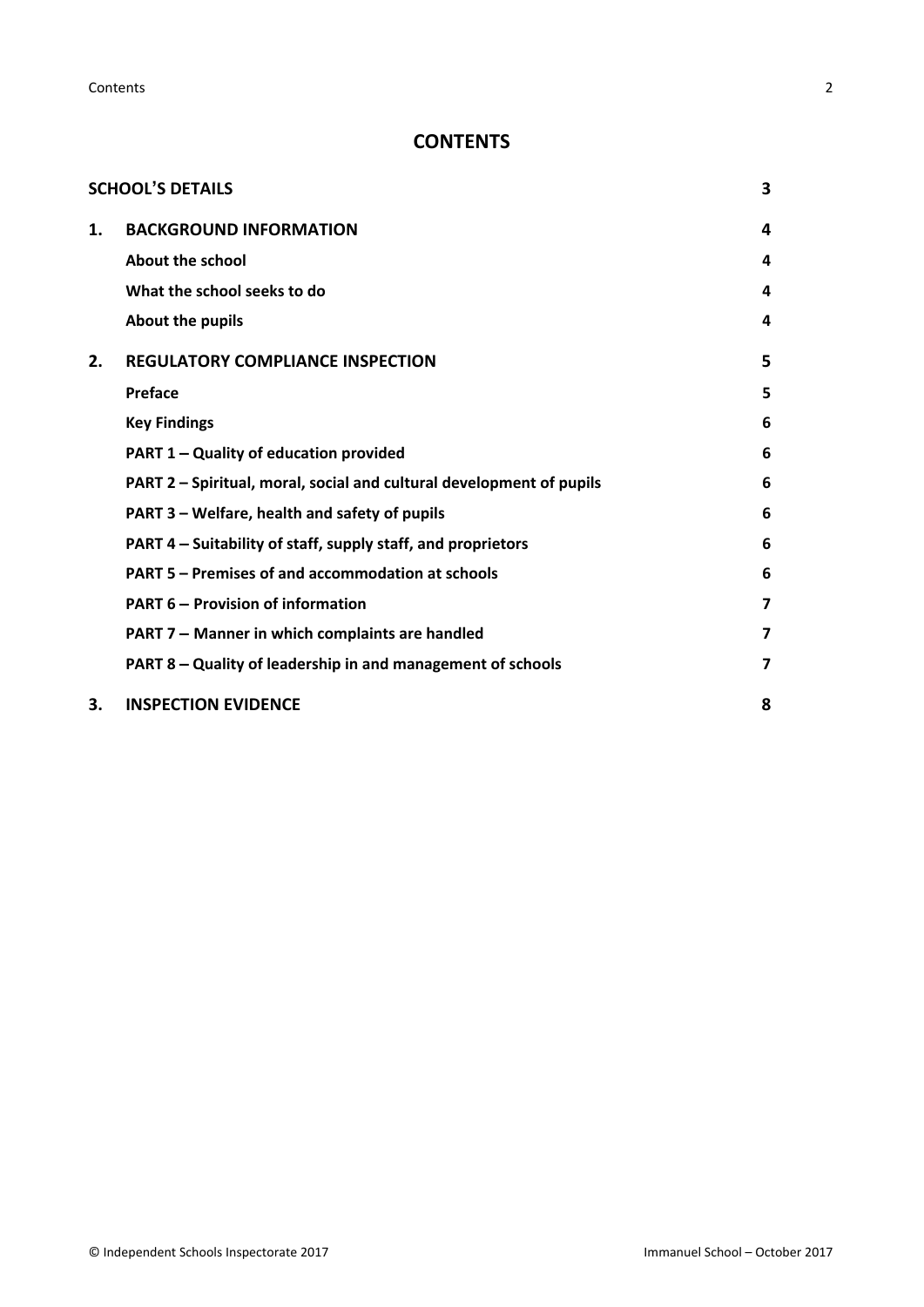# <span id="page-2-0"></span>**SCHOOL'S DETAILS**

| <b>School</b>                    | <b>Immanuel School</b>                                                                                 |     |                |    |
|----------------------------------|--------------------------------------------------------------------------------------------------------|-----|----------------|----|
| <b>DfE</b> number                | 311/6060                                                                                               |     |                |    |
| <b>Registered charity number</b> | 288075                                                                                                 |     |                |    |
| <b>Address</b>                   | <b>Immanuel School</b><br><b>Havering Grange</b><br><b>Havering Road</b><br>Romford<br>Essex<br>RM14HR |     |                |    |
| Telephone number                 | 01708 764449                                                                                           |     |                |    |
| <b>Email address</b>             | school@immanuel.london                                                                                 |     |                |    |
| <b>Principal</b>                 | Mr Simon Reeves                                                                                        |     |                |    |
| Proprietor                       | <b>Collier Row Fellowship Trust</b>                                                                    |     |                |    |
| Age range                        | 3 to 16                                                                                                |     |                |    |
| Number of pupils on roll         | 118                                                                                                    |     |                |    |
|                                  | <b>Boys</b>                                                                                            | 62  | Girls          | 56 |
|                                  | Day pupils                                                                                             | 118 |                |    |
|                                  | <b>EYFS</b>                                                                                            | 20  | <b>Juniors</b> | 63 |
|                                  | <b>Seniors</b>                                                                                         | 35  |                |    |
| <b>Inspection dates</b>          | 11 to 12 October 2017                                                                                  |     |                |    |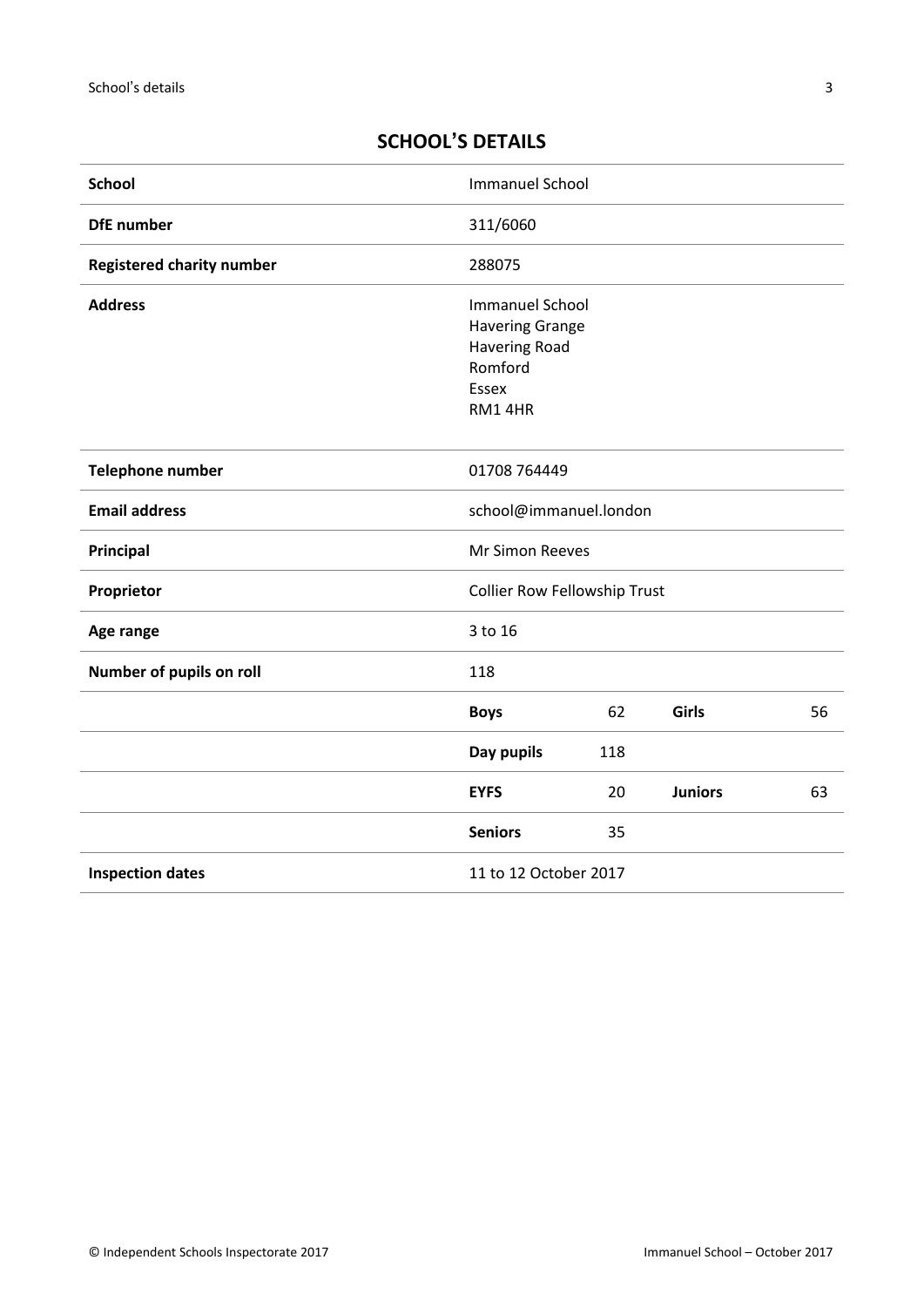## <span id="page-3-0"></span>**1. BACKGROUND INFORMATION**

#### <span id="page-3-1"></span>**About the school**

- 1.1 Immanuel School is an independent day school for boys and girls aged between 3 and 16 years. It has Early Years, primary and secondary sections.
- 1.2 Formerly known as Acorn School and Covenant School, the school was founded in 1980 and moved to its present premises in 1990.
- 1.3 The school is part of Immanuel, and its proprietor is the Collier Row Fellowship Trust, which provides governance of the school.

## <span id="page-3-2"></span>**What the school seeks to do**

1.4 The school's aim is that the pupils should be disciples of Jesus Christ. It seeks to prepare, disciple and educate pupils from a Biblical worldview, to meet the opportunities and challenges of a changing world. The school endeavours to equip pupils emotionally, spiritually, intellectually and socially to fulfil the call of God on each of their lives.

## <span id="page-3-3"></span>**About the pupils**

1.5 Pupils come from a range of social and cultural backgrounds, with the majority from black African or white British families and a small minority from other backgrounds, mainly living within a 20-mile radius of the school. The school's own assessment indicates that the ability range of the pupils is above average. The number of pupils identified by the school as requiring support for special educational needs and/or disabilities (SEND), which include dyslexia and dyspraxia, is 12. No pupil has a statement of special educational needs or an education, health and care (EHC) plan. Seven pupils have English as an additional language (EAL), one of whom receives extra support. Data used by the school have identified three pupils as being the most able in the school's population, and the curriculum is modified for them and for four other pupils because of their special talents in sport, music and drama.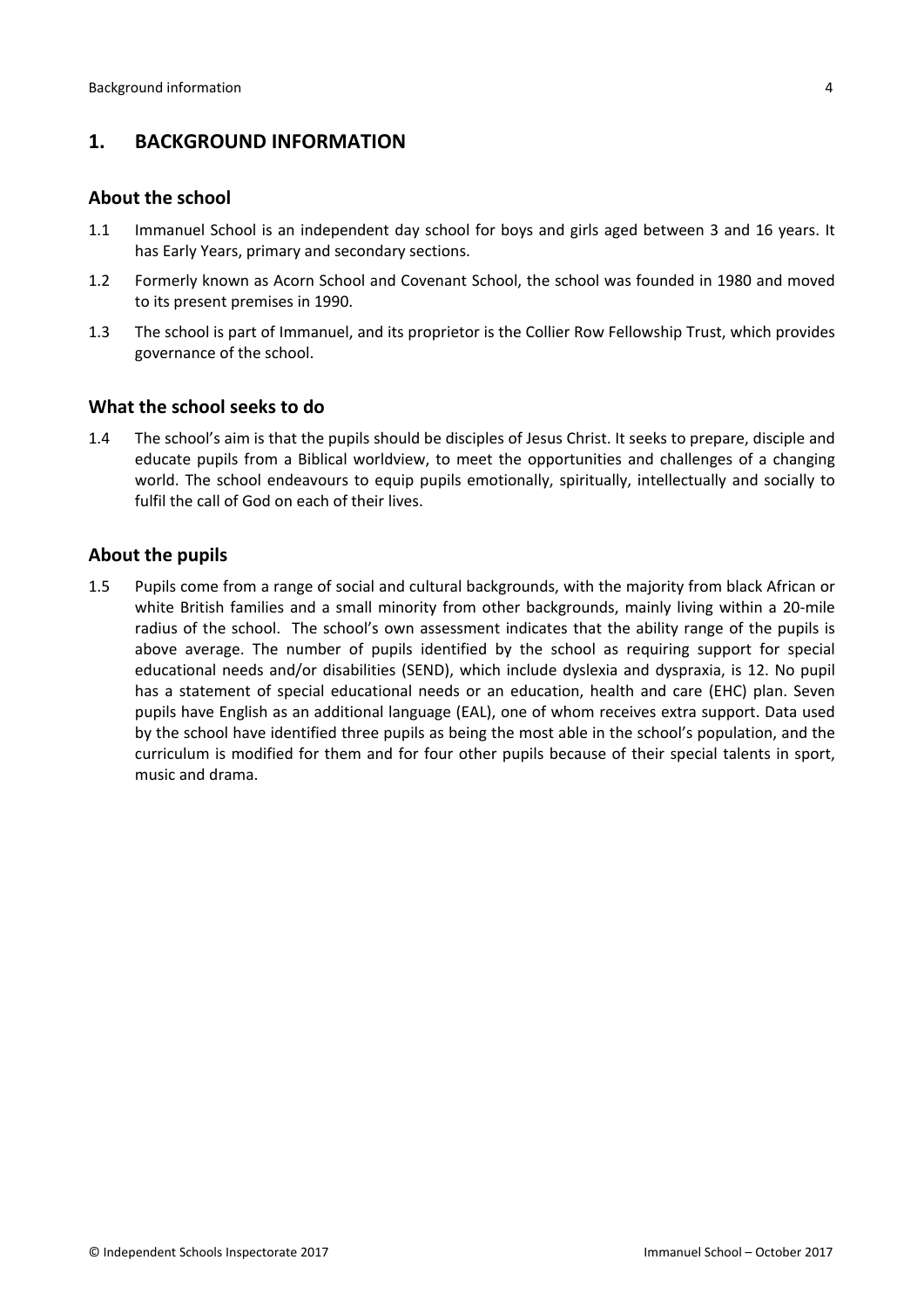## <span id="page-4-0"></span>**2. REGULATORY COMPLIANCE INSPECTION**

## <span id="page-4-1"></span>**Preface**

The registration authority for independent schools is the Department for Education (DfE), which directs inspection according to a specified frequency or at any time where the DfE has particular concerns about a school. The Independent Schools Inspectorate (ISI) is the body approved by the Secretary of State for the purpose of inspecting schools which are, or whose heads are, in membership of the associations which form the Independent Schools Council (ISC) and reporting on the extent to which they meet the Independent School Standards ('the standards') in the Schedule to the Education (Independent School Standards) Regulations 2014. Accordingly, inspection records whether the school meets each of these standards, which are arranged in eight Parts, each of which is divided into separate paragraphs. The inspection of schools that have early years settings not requiring registration similarly records whether the school complies with key provisions of the Early Years Foundation Stage statutory framework, and for registered settings the full range of the Early Years Foundation Stage provisions is considered. Additionally, the inspection reports on the school's accessibility plan under Schedule 10 of the Equality Act 2010 and the ban on corporal punishment under section 548 of the Education Act 1996. It comments on the progress made by the school in meeting the compliance action points set out in the school's most recent statutory inspection.

All association independent schools will have an inspection within three years from April 2016, in accordance with the Framework and DfE requirements. The inspection may be of COMPLIANCE ONLY or a combined inspection of EDUCATIONAL QUALITY AND COMPLIANCE depending on a number of factors, including findings from their most recent inspection. Schools judged not to meet the standards may also be subject to a progress monitoring visit before their next routine inspection. The progress monitoring visit will judge whether the school has taken the necessary action to meet any un-met standards identified at their previous inspection.

The inspection was also carried out under the arrangements of the ISC Associations for the maintenance and improvement of the quality of their membership.

**This is a COMPLIANCE ONLY inspection and as such reports only on the school's compliance with the standards.** The standards represent minimum requirements and judgements are given either as **met** or as **not met**. All schools are required to meet all the standards applicable to them. Where the minimum requirements are not met, this is clearly indicated in the relevant section of the report and the school is required to take the actions specified.

Inspections do not include matters that are outside of the regulatory framework described above, such as: an exhaustive health and safety audit; compliance with data protection requirements; an in-depth examination of the structural condition of the school, its services or other physical features; contractual arrangements with parents; an investigation of the financial viability of the school or its accounting procedures.

Inspectors may be aware of individual safeguarding concerns, allegations and complaints as part of the inspection process. Such matters will not usually be referred to specifically in published reports in this document but will have been considered by the team in reaching its judgements.

Links to the full regulations and requirements can be found here: The Education [\(Independent](http://www.legislation.gov.uk/uksi/2014/3283/contents/made) School Standards) [Regulations](http://www.legislation.gov.uk/uksi/2014/3283/contents/made) 2014, Early Years Foundation Stage Statutory [Framework.](https://www.gov.uk/government/publications/early-years-foundation-stage-framework--2)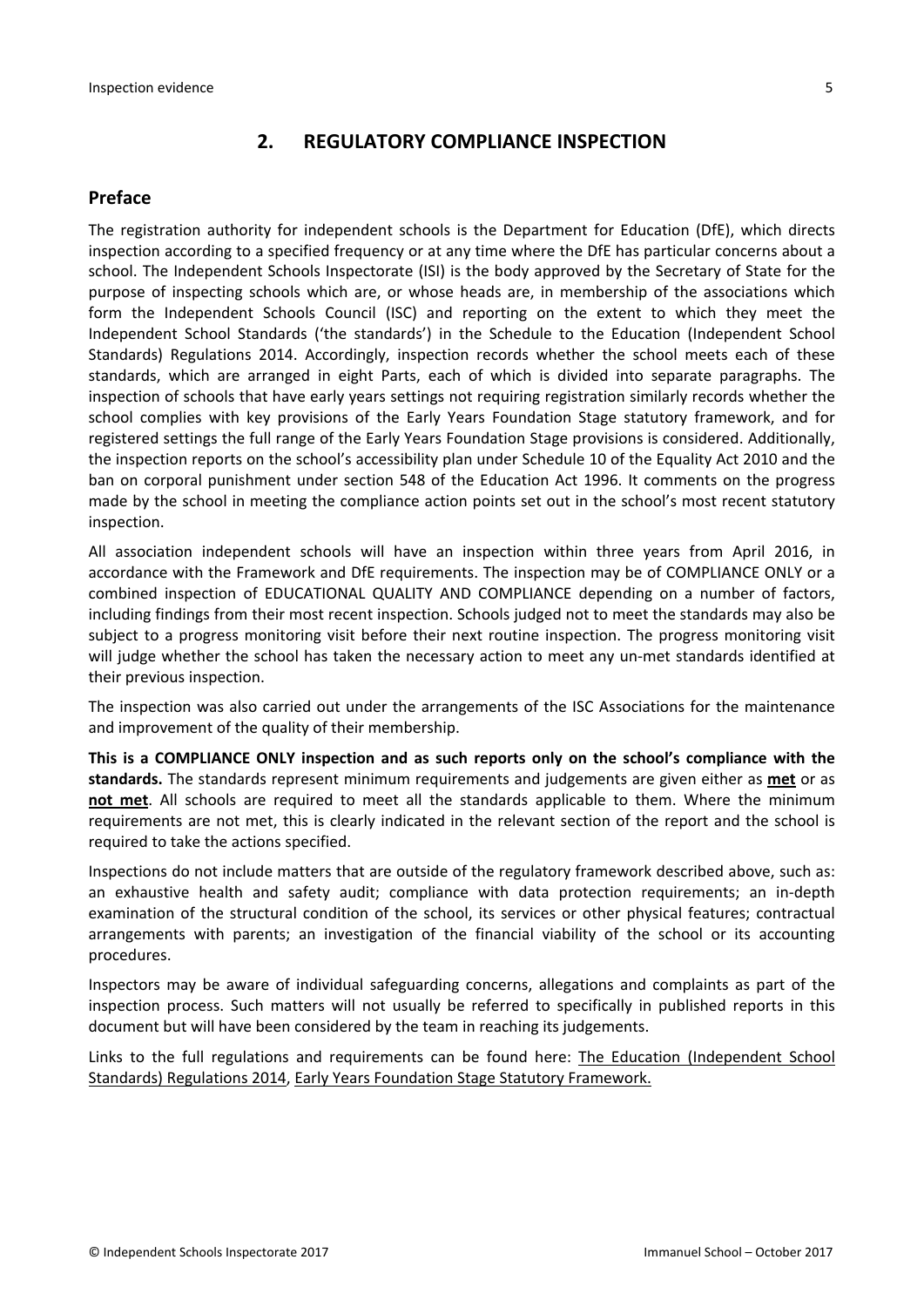#### <span id="page-5-0"></span>**Key Findings**

2.1 The school meets the standards in the schedule to the Education (Independent School Standards) Regulations 2014, and relevant requirements of the statutory framework for the Early Years Foundation Stage, and associated requirements, and no further action is required as a result of this inspection.

#### <span id="page-5-1"></span>**PART 1 – Quality of education provided**

- 2.2 The school uses its own framework to determine attainment, instead of the national framework.
- 2.3 The curriculum is documented, supported by appropriate plans and schemes of work for the pupils and covers the required breadth of material. The teaching enables pupils to make good progress, encompasses effective behaviour management and is supported by suitable resources. A suitable framework for the assessment of pupils' performance is in place.
- **2.4 The standards relating to the quality of education [paragraphs 1–4] are met.**

#### <span id="page-5-2"></span>**PART 2 – Spiritual, moral, social and cultural development of pupils**

- 2.5 Principles and values are actively promoted which facilitate the personal development of pupils as responsible, tolerant, law-abiding citizens.
- **2.6 The standard relating to spiritual, moral, social and cultural development [paragraph 5] is met.**

#### <span id="page-5-3"></span>**PART 3 – Welfare, health and safety of pupils**

- 2.7 Arrangements are made to safeguard and promote the welfare of pupils by means that pay due regard to current statutory guidance; good behaviour is promoted; bullying is prevented so far as reasonably practicable; health and safety requirements are met, including those relating to fire safety; provision is made for first aid. Pupils are properly supervised; admission and attendance registers are maintained, as required, and there is a strategic approach to risk assessment. A disability access plan is in place.
- **2.8 The standards relating to welfare, health and safety [paragraphs 6–16], the requirement of Schedule 10 of the Equality Act 2010, [and] the ban on corporal punishment under section 548 of the Education Act 1996 are met.**

#### <span id="page-5-4"></span>**PART 4 – Suitability of staff, supply staff, and proprietors**

- 2.9 The school makes appropriate checks to ensure the suitability of staff, supply staff, and proprietors and a register is kept as required.
- **2.10 The standards relating to the suitability of those in contact with pupils at the school [paragraphs 17–21] are met.**

#### <span id="page-5-5"></span>**PART 5 – Premises of and accommodation at schools**

2.11 Suitable toilet, changing and showering facilities for pupils and appropriate accommodation for their medical and therapy needs are provided. The premises are maintained to a standard commensurate with health and safety; acoustics and lighting are appropriate; water provision is adequate. Suitable outdoor space is provided for physical education and outdoor play.

#### **2.12 The standards relating to the premises and accommodation [paragraphs 22–31] are met.**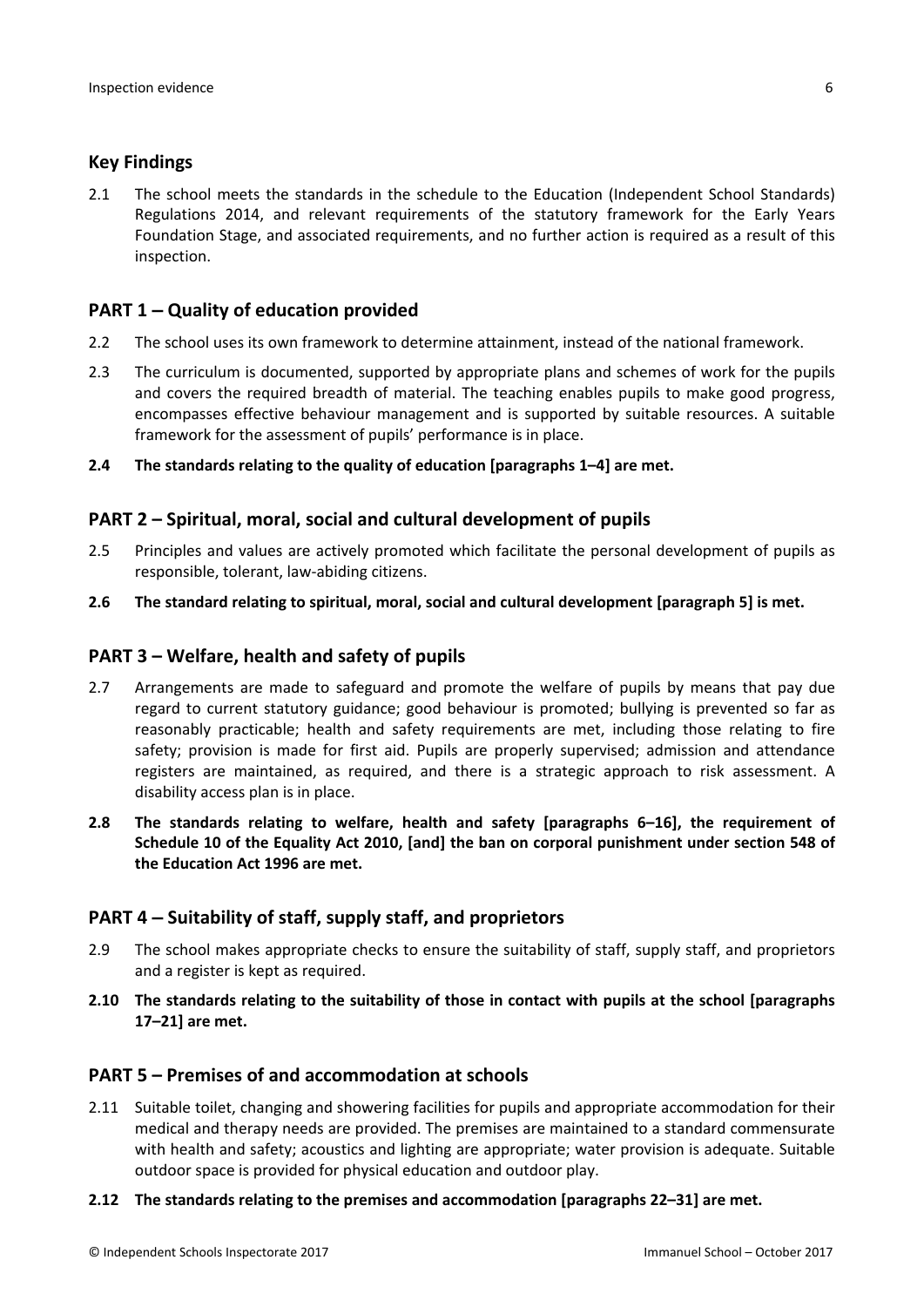## <span id="page-6-0"></span>**PART 6 – Provision of information**

2.13 A range of information is variously published, provided or made available to parents, inspectors and the Department for Education. These include details about the proprietor, the ethos of the school and the curriculum, and of the school's arrangements for admission, behaviour and exclusions, bullying, health and safety, first aid, details of the complaints procedure, and the number of complaints registered under the formal procedure during the preceding school year, and the provision for those with education, health and care plans or English as an additional language. They also include particulars of the school's academic performance during the preceding school year, and its results in public examinations, inspection reports and (for parents only) a report at least annually of their own child's progress. The safeguarding policy is posted on the school's website.

#### **2.14 The standard relating to the provision of information [paragraph 32] is met.**

## <span id="page-6-1"></span>**PART 7 – Manner in which complaints are handled**

- 2.15 Parental complaints, if any, are handled effectively through a three-stage process, (informal, formal and a hearing before a panel of three, one of whom is independent of the school). Each stage has clear time scales, and at the third stage the panel can make findings and recommendations which are communicated to the complainant. Records are kept appropriately, including of any action taken, whether or not a complaint is successful.
- **2.16 The standard relating to the handling of complaints [paragraph 33] is met.**

## <span id="page-6-2"></span>**PART 8 – Quality of leadership in and management of schools**

- 2.17 The proprietor ensures that the leadership and management demonstrate good skills and knowledge, and fulfil their responsibilities effectively, so that the other standards are consistently met and they actively promote the well-being of the pupils.
- **2.18 The standard relating to leadership and management of the school [paragraph 34] is met.**